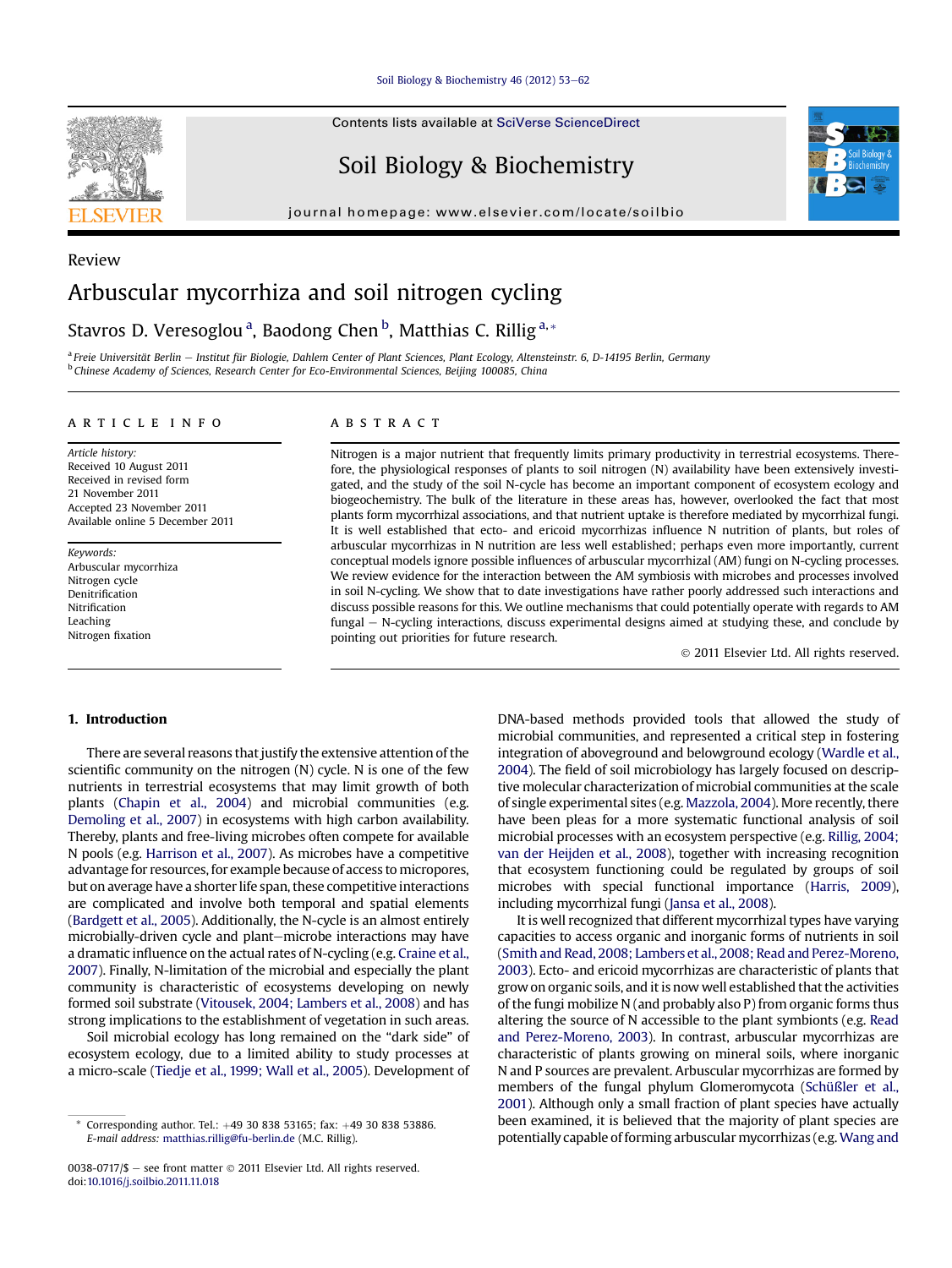<span id="page-1-0"></span>[Qui, 2006\)](#page-9-0). This symbiosis is inarguably the most common and widespread root symbiosis, and we limit our discussion in this paper largely to this type of mycorrhiza. AM fungi are obligate symbionts and obtain all their organic carbon (C) requirements from their plant partners. In consequence their activities are not limited by organic C substrates in soil, as is the case for many free-living microbes including those involved in nutrient cycling. The symbiosis is often mutualistic based largely on exchange of C from the plant and P delivered by the fungi ([Smith and Smith, 2011](#page-9-0)). Other benefits include tolerance of pathogens and improved water relations ([Newsham et al., 1995; Sikes et al., 2010](#page-8-0)). AM fungi may therefore modulate ecosystem resilience to abiotic (e.g. nutrient deficiency, water stress, temperature stress  $-$  [Garrido et al., 2010;](#page-7-0) [Bunn et al., 2009\)](#page-7-0) and biotic stresses (e.g. plant pathogens, herbivory - [Koricheva et al., 2009; Shah et al., 2008](#page-8-0)) and could thus be important ecosystem drivers. AM associations are characteristic of plant species of an intermediate successional stage when the amount of N that has been immobilized in the organic litter layer is small ([Smith and Read, 2008](#page-9-0)) and tropical biomes.

Within the manuscript our discussion addresses different hierarchical scales in the ecosystem but mainly focuses on the rhizosphere, the zone around the root that is directly influenced by rhizodeposition as well as by depletion or accumulation of nutrients ([Uren, 2000\)](#page-9-0). A hypothetical exclusion of AM fungi would cause massive changes to the rhizosphere; the term mycorrhizosphere may be more appropriate to describe the area that surrounds the root system in the mycorrhizal state (e.g. [Andrade et al., 1998\)](#page-7-0); to describe the analogous region surrounding individual AM fungal hyphae, the term hyphosphere has been used. Initially we discuss five potential pathways via which AM-induced effects on N-cycling may operate, arrayed from smallest spatio-temporal scale to largest (Fig. 1). We then analyze mechanisms relevant to main N-cycling processes. We conclude with potential solutions to experimental issues and make suggestions for prioritizing future research.

#### 2. Potential pathways of AM-mediated effects on the N-cycle

#### 2.1. Substrate availability

An obvious pathway via which the AM status of plants could exert an influence on N-cycling processes is via substrate availability in soil (Fig. 1). With the exception of nitrogen fixation, where high concentrations of  $N_2$  are present in the soil air [\(Enoch and](#page-7-0) [Dasberg, 1971\)](#page-7-0), all other N-cycling transformation rates may be regulated by substrate availability. AM fungi may reduce availability of substrates for free-living N-cycling microbiota through immobilization of inorganic N into their mycelium or transfer of nutrients to their host. For example, they may reduce ammonium  $\mathsf{(NH_4^+)}$ levels in the soil (e.g. [Johansen et al., 1992](#page-8-0)), and thus introduce a potential limitation for nitrification, or mediate nitrate  $(NO<sub>3</sub><sup>-</sup>)$ uptake (e.g. [Govindarajulu et al., 2005](#page-7-0); Fig. 1) and thus potentially limit denitrification and N leaching. Moreover, turnover of AM extraradical hyphae [\(Olsson and Johnson, 2005](#page-8-0)) and AM hyphal exudation ([Hooker et al., 2007; Toljander et al., 2007\)](#page-8-0) could enrich soil beyond the zone of direct root influence with carbon and lift carbon limitation for several groups of heterotrophic microbes involved in the N-cycle. Finally, mobility and availability of N-compounds is known to be regulated by several abiotic factors such as pH ([Marschner, 1995\)](#page-8-0), as discussed in the next section.

#### 2.2. Modification of the abiotic soil environment

There have been a number of reviews on AM-mediated effects on soil aggregation showing improvement of soil aggregation in the mycorrhizosphere (e.g. [Tisdall and Oades, 1982; Miller and Jastrow,](#page-9-0)



Fig. 1. Diagram of the five proposed general pathways via which arbuscular mycorrhizal fungi could cause changes in N-cycling processes. These include, as highlighted by the numbered bullet points, (1) substrate availability; (2) modification of the abiotic soil environment; (3) microbial community shifts; (4) individual host plant level effects; and (5) plant community shifts. For more information on the proposed pathways the reader is directed to text Sections  $2.1-2.5$ , respectively. For the example of denitrification -for more details please consult Section [3.4](#page-4-0), (1) could correspond to  $NO_3^-$  availability; (2) could be the influence of improved aeration through macroaggregate formation; (3) could be hyphal exudation and the resulting shifts in hyphosphere microbial communities; (4) would refer to proximity of denitrifiers to plant roots as more denitrifiers may benefit from exudation of a larger host plant; and (5) signifies the effects of plant identity and/or plant community composition.

[2002; Rillig and Mummey, 2006\)](#page-9-0). Modification of soil aggregation (Fig. 1) affects aeration of soil, and this could have an impact on nitrification and denitrification, the two N-cycling processes that are affected by oxygen concentration in the soil air. Moreover, AM presence could affect soil pH, as suggested by a limited number of studies (e.g. [Li et al., 1991; Bago et al., 1996; Marschner](#page-8-0) [and Baumann, 2003](#page-8-0)), and consequently modify availability of N-compounds (for example pH below 5.5 is detrimental for nitrification (e.g. [De Boer and Kowalchuk, 2001\)](#page-7-0) and this may reduce availability of  $NO_3^-$  ). Modification of carbon content of the soil could mediate changes in soil properties such as water holding capacity (e.g. [Bouyoucos, 1939\)](#page-7-0) and thus influence moisture-sensitive N-cycling processes such as nitrification (e.g. [Avrahami and](#page-7-0) [Bohannan, 2007\)](#page-7-0), denitrification (e.g. [Davidson et al., 1993\)](#page-7-0) and leaching (e.g. [Currie and Aber, 1997\)](#page-7-0).

#### 2.3. Microbial community shifts

Changes in resources (substrates) and abiotic conditions as well as generation of specialized niches in the hyphosphere and potential allelopathic interactions (i.e. interference competition) could result in AM-mediated shifts in microbial communities (e.g. [Marschner et al., 2001\)](#page-8-0). Increasing evidence over the last few years reveals that AM fungi have the ability to modify the microbial community in the rhizosphere (e.g. [Marschner et al., 2001; Rillig](#page-8-0)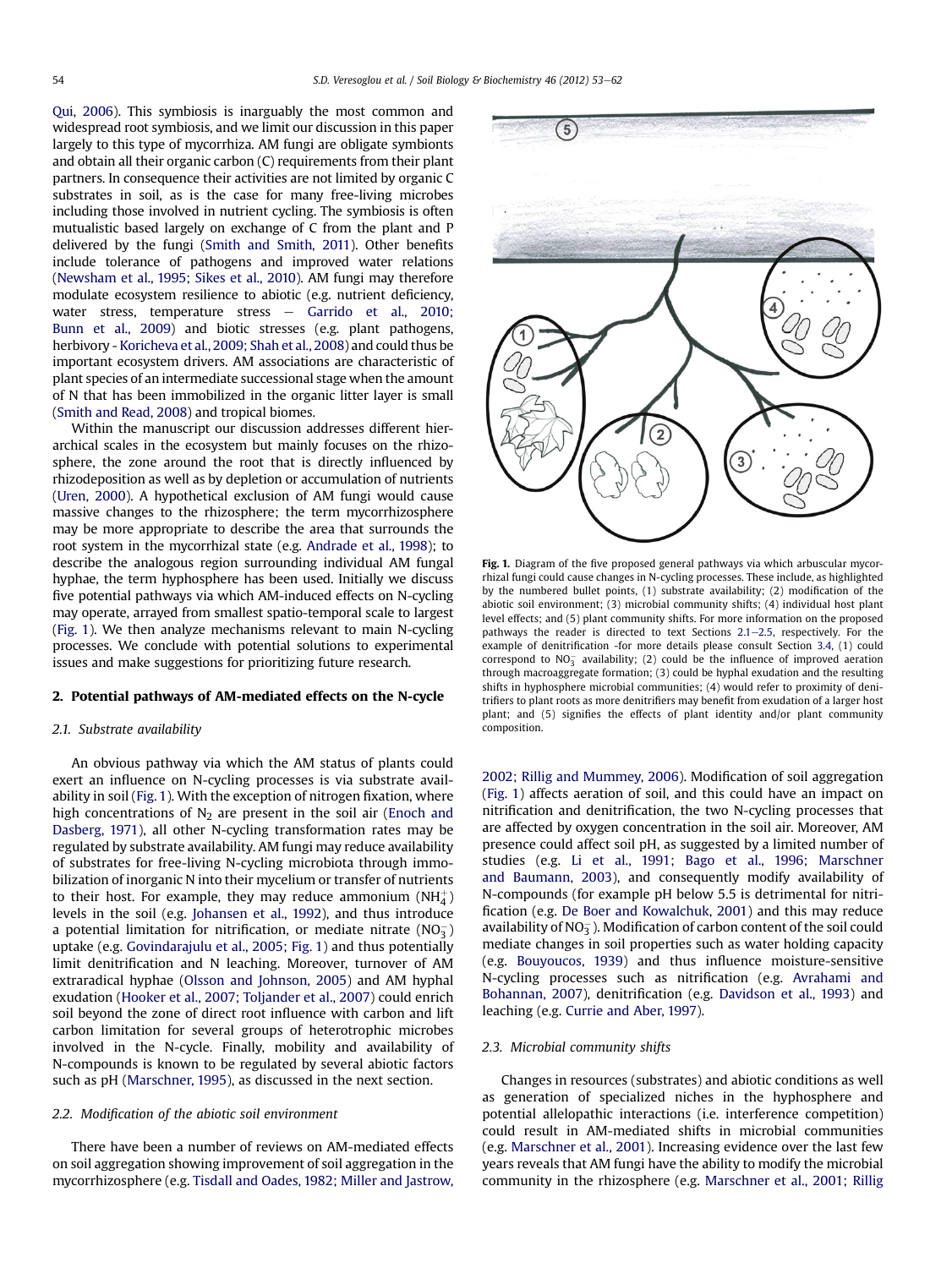<span id="page-2-0"></span>[et al., 2006a; Singh et al., 2008\)](#page-8-0) and hyphosphere (e.g. [Toljander](#page-9-0) [et al., 2006](#page-9-0)). Specific groups of microbes such as bacteria of the genus Azospirillum and some species of Pseudomonas (e.g. [Walley](#page-9-0) [and Germida, 1997; Vázquez et al., 2000](#page-9-0); [Fig. 1\)](#page-1-0) have been reported to be favored whereas others decline (e.g. Burkholderia  $capacia -$  [Albertsen et al., 2006](#page-7-0)). N-cycling processes could be affected directly, through modification of densities of microbes directly related to N-cycling processes such as Azospirillum spp. (e.g. [Vázquez et al., 2000\)](#page-9-0) or indirectly through shifts in the intensity of competition for exudates (e.g. [Christensen and](#page-7-0) [Jakobsen, 1993](#page-7-0)) and rhizoplane colonization ([Fitter, 2005\)](#page-7-0) with non-N-cycling heterotrophic microbes. Direct allelochemical suppression of microbes by AM fungal hyphae is also a theoretical possibility, although no evidence for this exists.

#### 2.4. Individual host plant level effects

The outcome of colonization of plants with AM fungi is commonly an increase in their size [\(Lekberg and Koide, 2005;](#page-8-0) [Hoeksema et al., 2010\)](#page-8-0). Although some experimental procedures such as sterilization may have contributed to these observed effects on plant growth (e.g. [Brinkman et al., 2010; Hoeksema et al., 2010\)](#page-7-0), we have no reason to believe that AM fungi do not induce an increase in plant size that could include also a bigger root system (for a quantitative analysis of root/shoot ratio responses see [Veresoglou et al., 2011a\)](#page-9-0). Spatial extension of the rhizosphere, a well known "hot spot" of microbial activity [\(Nannipieri et al.,](#page-8-0) [2003\)](#page-8-0), means that N-cycling processes may thus occur in a larger soil volume [\(Fig. 1](#page-1-0)). Despite the high overlap of plant roots in the surface soil, root exploitation of soils becomes less intense deeper in the soil profile (e.g. [Jackson et al., 1996\)](#page-8-0), and an AM-induced increase in root size at these depths could stimulate N-cycling processes.

#### 2.5. Plant community level shifts

The AM fungal community can induce plant community shifts (e.g. [van der Heijden et al., 1998; Landis et al., 2005; Wolfe et al.,](#page-9-0) [2006\)](#page-9-0). This raises the question whether these shifts could lead to changes in N-cycling processes ([Fig. 1](#page-1-0)). Plant species identity is a well known regulator of N-cycling rates in the rhizosphere (e.g. [Olsson and Falgengren-Grerup, 2000; Van der Krift and](#page-8-0) [Berendse, 2001; Veresoglou et al., 2011b](#page-8-0)) and thus AM fungusinduced changes in plant community compositional should impact the N-cycle.

An example of a case of AM-induced plant community shifts is the shift from  $C_3$  grass dominance to  $C_4$  grasses. Studies on AM species dependency, the weighted difference in dry weight biomass of a plant in the presence and absence of mycorrhizas, have revealed that C<sub>4</sub> grasses are considerably more responsive to AM fungi than C<sub>3</sub> grasses ([Wilson and Harnett, 1997, 1998\)](#page-9-0). Additionally, [Collins and Foster \(2009\)](#page-7-0) were able to establish AM-free and AM-inoculated mesocosms of adequate size to address community shifts in abundance of grasses. Their targeted experimentation revealed a decline in abundance of  $C_4$  grasses in the AM-free mesocosms with a concomitant increase of  $C_3$  grasses [\(Collins](#page-7-0) [and Foster, 2009\)](#page-7-0). This shift may be one example of a more generalized change toward plants that respond positively in terms of growth. Interestingly, plant litter from  $C_4$  grasses typically is of inferior quality (less decomposable) of that from  $C_3$  grasses (e.g. [Dijkstra et al., 2006](#page-7-0)). Litter quality is known to be a key trait that affects N-mineralization ([Van der Krift and Berendse, 2001\)](#page-9-0) and consequently other N-cycling processes such as nitrification ([Booth et al., 2005](#page-7-0)).

#### 3. AM-mediated effects on individual N-cycling processes

#### 3.1. N-uptake and N-mineralization

### 3.1.1. Available evidence for AM fungal involvement

AM fungi assimilate N either exclusively [\(Tanaka and Yano, 2006\)](#page-9-0) or predominantly [\(Govindarajulu et al., 2005\)](#page-7-0) in the form of NH $_4^+$ . Moreover, evidence accumulates that AM fungi may possess the ability to mobilize N from organic sources ([Hodge et al., 2001, 2010;](#page-8-0) [Atul-Nayyar et al., 2009; Leigh et al., 2009; Hodge and Fitter, 2010;](#page-8-0) [Barrett et al., 2011\)](#page-8-0). Abovementioned studies have revealed that the N mobilized from patches can account for up to 32% of the total N present in the patch [\(Leigh et al., 2009](#page-8-0)), that N mobilization is possible at temperatures close to 10 $\degree$ C ([Barrett et al., 2011](#page-7-0)) and that N mobilization may take place even when an AM fungus fails to stimulate plant growth [\(Hodge and Fitter, 2010\)](#page-8-0). It is striking, however, that the vast majority of studies that addressed the ability of AM fungi to facilitate N acquisition have targeted AM fungal isolates in the Glomeraceae. By contrast two studies that included isolates from the Gigasporaceae detected an inferior ability of these isolates to contribute to plant N nutrition [\(Reynolds et al., 2005;](#page-8-0) [Veresoglou et al., 2011c](#page-8-0)). The N requirements of the AM fungus are known to be high ([Hodge and Fitter, 2010](#page-8-0)) and this may complicate the interpretation of pot experiments.

Notwithstanding the consensus that AM fungi are able to transfer N to the host plant, the ecological importance of such N transfer via the AM pathway remains controversial, for several reasons. Experiments often reveal little or no increase in plant N content (reviewed by [Leigh et al., 2011](#page-8-0); but see [Atul-Nayyar et al., 2009; Veresoglou](#page-7-0) [et al., 2011c; Smith and Smith, 2011\)](#page-7-0). [Smith and Smith \(2011\)](#page-9-0) have criticized the large size of the hyphosphere compartments in microcosm experiments commonly used to assess N transport, which would lead to biased estimates of amounts transferred. Additionally, experimental designs to date also did not adequately control for mass flow and diffusion. Another criticism of experimental work has been that many studies neglected to introduce a bacterial/microbial community ([Frank and Groffman, 2009](#page-7-0)). This could have either led to an overestimation of the ability of AM fungi to translocate labeled N from hyphosphere compartments ([Leigh](#page-8-0) [et al., 2011\)](#page-8-0) but, also, may have allowed non-mycorrhizal plants in non-compartmented microcosms to more efficiently assimilate exchangeable N since competition with the microbial community was suppressed. Thus, the quantitative contribution of the AM pathway remains unclear as far as physiological data are concerned. [Reynolds et al. \(2005\)](#page-8-0) suggested that the ecological significance of N transfer might be greatest when N availability is low, but as argued by [Fitter et al. \(2011\)](#page-7-0) not much data are available in support of this notion. We suggest that the ecological significance of AM fungi may also be in the exploitation of pulses in  $NH<sub>4</sub><sup>+</sup>$  availability in the soil environment. The idea is in agreement with [Fitter et al. \(2011\)](#page-7-0) that proposed that AM fungi might be able to contribute to plant N nutrition under conditions of high N availability. Root proliferation in NH $_4^+$  -rich, ephemeral patches may be costly for the host plant but much more cost-effective for the high-turnover fraction of the AM fungal mycelium [\(Staddon et al., 2003\)](#page-9-0). Improved ability of the AM fungi — compared to plant roots - to assimilate NH $_4^+$  (as revealed from their ability to more effectively deplete NH $_4^+$  in the soil environment e.g. [Johansen et al., 1992](#page-8-0)) might allow them to better compete with soil microbes and assimilate adequate N first for their needs, but also in the case of N pulses, for transferring N to their plant hosts.

With regards to claims on accelerated decomposition in the AM mycorrhizosphere (e.g. [Hodge et al., 2001\)](#page-8-0) we note that superior ability to mobilize organic N from patches does not necessarily imply accelerated mineralization of the patch because in non-mycorrhizal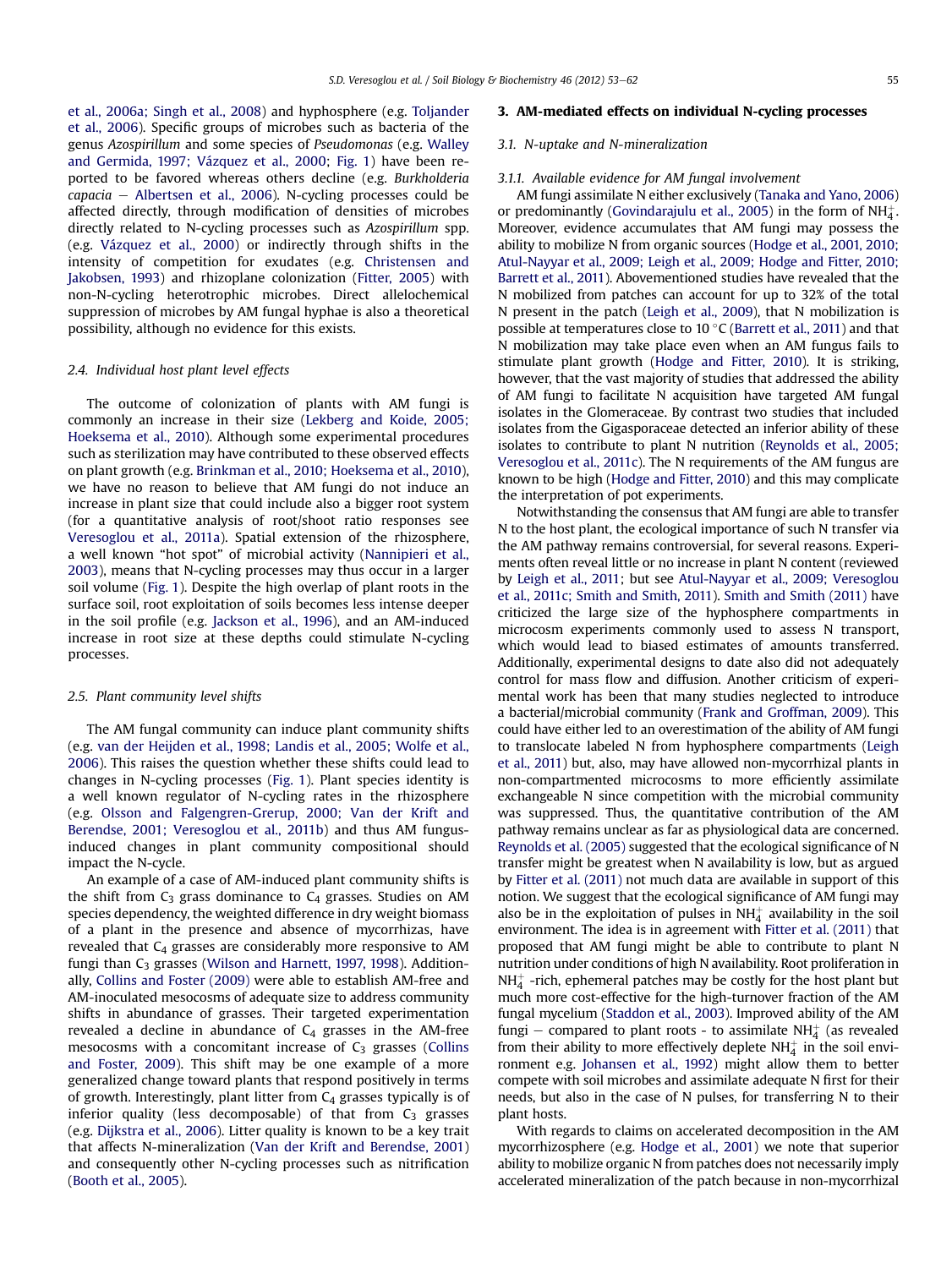systems much of the net mineralized N might have been immobilized by the surrounding microbial community. The literature, so far with the sole exception of the work of [Hodge et al. \(2001\)](#page-8-0) where decomposition was assessed indirectly through isotope labeling, has addressed plant nutritional aspects of N-decomposition and this is reflected in the absence of a single study that actually assesses N-mineralization or ammonification in the presence/absence of AM fungi. [Hodge et al. \(2001\)](#page-8-0) have been able to demonstrate that AM colonized labeled carbon patches were more depleted in  $^{13}$ C but this could as well be attributed to factors not related with decomposition. Such factors include hyphal exudation of unlabeled C ([Hooker et al.,](#page-8-0) [2007\)](#page-8-0) that was then incorporated in microbial biomass or higher microbial activity in the presence of the AM fungus that would have modified the amount of labeled 13C that was respired. Thereby, we believe that more targeted experimentation is required with regards to the fate of the patch following AM colonization, as well as the ability of the surrounding community to assimilate the label in the presence and absence of AM fungal extraradical hyphae.

#### 3.1.2. Mechanisms of AM fungal involvement

Identification of AM fungal genes related to primary N nutrition such as glutamine synthetases and some nitrate reductases ([Govindarajulu et al., 2005; Tian et al., 2010](#page-7-0)) suggested that extraradical hyphae of AM fungi have the ability to assimilate N in the forms of NH $_4^+$  and, possibly NO $_3^-$ . The ability of AM colonized plants to more effectively deplete inorganic N from soil (e.g. [Johansen et al.,](#page-8-0) [1992\)](#page-8-0) could be attributed either to their more thorough colonization of the soil environment or to an improved ability to assimilate inorganic N through efficient high-affinity  $NH<sub>4</sub><sup>+</sup>$  and  $NO<sub>3</sub><sup>-</sup>$  transporters. Alternatively, exudation of sugars from the AM fungal hyphae could intensify microbial competition in the hyphosphere and consequently immobilization. An improved ability of AM fungi to explore the soil environment could explain why AM fungi preferentially assimilate immobile NH $_4^+$  and not the highly diffusible NO $_3^-$ . Other reasons that may be used to explain this observation include the absence of benefits for the plant from acquiring  $NO<sub>3</sub><sup>-</sup>$  via the mycorrhizal pathway ([Fitter et al., 2011\)](#page-7-0) or the higher assimilation cost of NO $_3^-$  compared to NH $_4^+$  (e.g. [Raven et al., 1992\)](#page-8-0) that could render the supply of the host plant with NO $_3^-$  derived N inexpedient. However, much of the evidence on AM-mediated N uptake has been obtained in controlled experiments where the soil environment of the microcosms is extensively colonized by plant roots and AM fungal hyphae (e.g. Johansen et al.,  $1992 -$  as reviewed by [Smith and Read,](#page-9-0) [2008\)](#page-9-0) and in the absence of a representative soil bacterial community [\(Frank and Groffman, 2009\)](#page-7-0); under these conditions an improved physiological capacity of AM fungi to lower inorganic N levels is more plausible.

Less is known about the pathway through which AM-assimilated N could be transferred to the host plant and the extent of such a transfer ([Jin et al., 2005; Tian et al., 2010; Smith and Smith, 2011\)](#page-8-0). High concentrations of NH $_4^+$  may become toxic to living organisms ([Temple et al., 1998\)](#page-9-0) and transformation of N to a less toxic form is required. There is evidence that this organic compound may be arginine (Arg) ([Jin et al., 2005; Tian et al., 2010\)](#page-8-0). The fate of the organic skeleton of Arg following N transfer, whether the AM fungus is able to recapture the carbon and how, remains an issue (reviewed in [Smith and Smith, 2011](#page-9-0)). Also, it is not known, as noted by [Fitter](#page-7-0) [et al. \(2011\),](#page-7-0) if mycorrhizal plants (compared to non-mycorrhizal plants) are able to down-regulate plant N- transporters in a way similar to P transporters ([Bucher, 2007; Javot et al., 2007](#page-7-0)). Moreover, it is not yet clear why AM fungi should engage in the costly process of transferring N to their host plants, unless direct benefits exist. [Helgason and Fitter \(2009\)](#page-8-0) proposed a model according to which AM fungal supplied phosphate through an increase of background levels of hexoses in the apoplast allows the AM fungus to better scavenge for carbohydrates  $-$  a model that has been supported by the experimental results of [Kiers et al. \(2011\)](#page-8-0); this mechanism, that assimilated nutrients may be "exchanged" by the AM fungi for carbohydrates in the apoplast, could be generalized for the case of  $NH_4^+$ .

There appears to be no evidence that AM fungi contribute to N-mineralization directly through secretion of N-mineralization enzymes. However, they may exert indirect effects through modifying the microbial community so that the degradation ability of organic matter is enhanced (e.g. Griffi[ths et al., 2001; Liebich et al.,](#page-7-0) [2007\)](#page-7-0). Evidence is accumulating that AM fungi initiate a modification of the microbial community in the hyphosphere/(mycor) rhizosphere (e.g. [Rillig et al., 2006a; Toljander et al., 2006\)](#page-9-0) and there could potentially be indirect ways through which N-mineralization and uptake is affected. A typical example with regards to P nutrition is growth of phosphate solubilizing bacteria that appears to be promoted in the presence of AM fungi ([Toro et al., 1997](#page-9-0)), which should in turn lead to improved P economy of the host plant. According to the N-mining hypothesis ([Moorhead and Sinsabaugh,](#page-8-0) [2006; Craine et al., 2007](#page-8-0)) accelerated decomposition is predicted when availability of N declines; AM fungi are believed to intensify bacterial competition for inorganic N sources (e.g. [Johansen et al.,](#page-8-0) [1992](#page-8-0)) and this could facilitate decomposition. However, the contribution of bacteria to the decomposition of complex substrates is believed to be more limited than that of fungi (e.g. [de Boer et al.,](#page-7-0) [2005](#page-7-0)) and possibly any modification of the bacterial community following AM colonization would be of minor importance.

### 3.2.  $N_2$ -fixation

#### 3.2.1. Evidence for AM fungal involvement

N2-fixation represents the single most studied N-cycling process with respect to the impact of AM colonization. [Puppi et al. \(1994\)](#page-8-0) hypothesized that AM colonization could alleviate the high P requirements of the nitrogenase enzymes and, thus, result in an increase of plant-host growth. Indeed, co-inoculation of legumes with AM fungi results in increases in their N-fixing ability (e.g. [Smith](#page-9-0) [and Daft, 1977; Abbott and Robson, 1978; Abbott et al., 1979; Ibijbijen](#page-9-0) [et al.,1996; Toro et al.,1998\)](#page-9-0). Moreover positive effects on Frankia [\(Jha](#page-8-0) [et al., 1993; Yamanaka et al., 2005; Oliveira et al., 2005\)](#page-8-0), Azotobacter ([Sharma et al., 2002\)](#page-9-0) and Azospirillum [\(Vázquez et al., 2000; Volpin](#page-9-0) [and Kapulnik, 1994](#page-9-0)) N<sub>2</sub>-fixing ability or abundance have been recorded in several studies. However the interactive effects of AM fungi and  $N_2$ -fixing organisms are not necessarily positive for plant-host growth. [Larimer et al. \(2010\)](#page-8-0) and [Kaschuk et al. \(2010\)](#page-8-0) conducted meta-analyses on the available literature and noted an absence of further plant-host responses when plants were simultaneously colonized with AM fungi and either rhizobia or free-living  $N_2$ -fixers, despite the fact that responses to separate inoculation with either AM fungi or  $N_2$ -fixers were positive. With regards to qualitative shifts in the nitrogen fixers-community, [Welsch et al. \(2010\)](#page-9-0) manipulated the AM community through the addition of benomyl in the rhizosphere of Spartina patens and recorded nifH gene community differences that were maximized at the vegetative point of S. patens growth. In the absence of sequencing, though, it could not be evaluated which specific nitrogen fixers were favored through the suppression of mycorrhizas.

AM fungi have been found to colonize non- $N_2$ -fixing legume nodules only rarely ([Scheublin and van der Heijden, 2006\)](#page-9-0). A potential reason of inhibition of  $N_2$ -fixation in the nodules in the study of Scheublin and van der Heijden could have been AM colonization [\(Scheublin and van der Heijden, 2006\)](#page-9-0).[Garg and Manchanda](#page-7-0) [\(2008\),](#page-7-0) however, were able to demonstrate that Glomus mosseae possesses the ability to moderate premature nodule senescence. Analysis of the fungal communities of the AM colonized nodules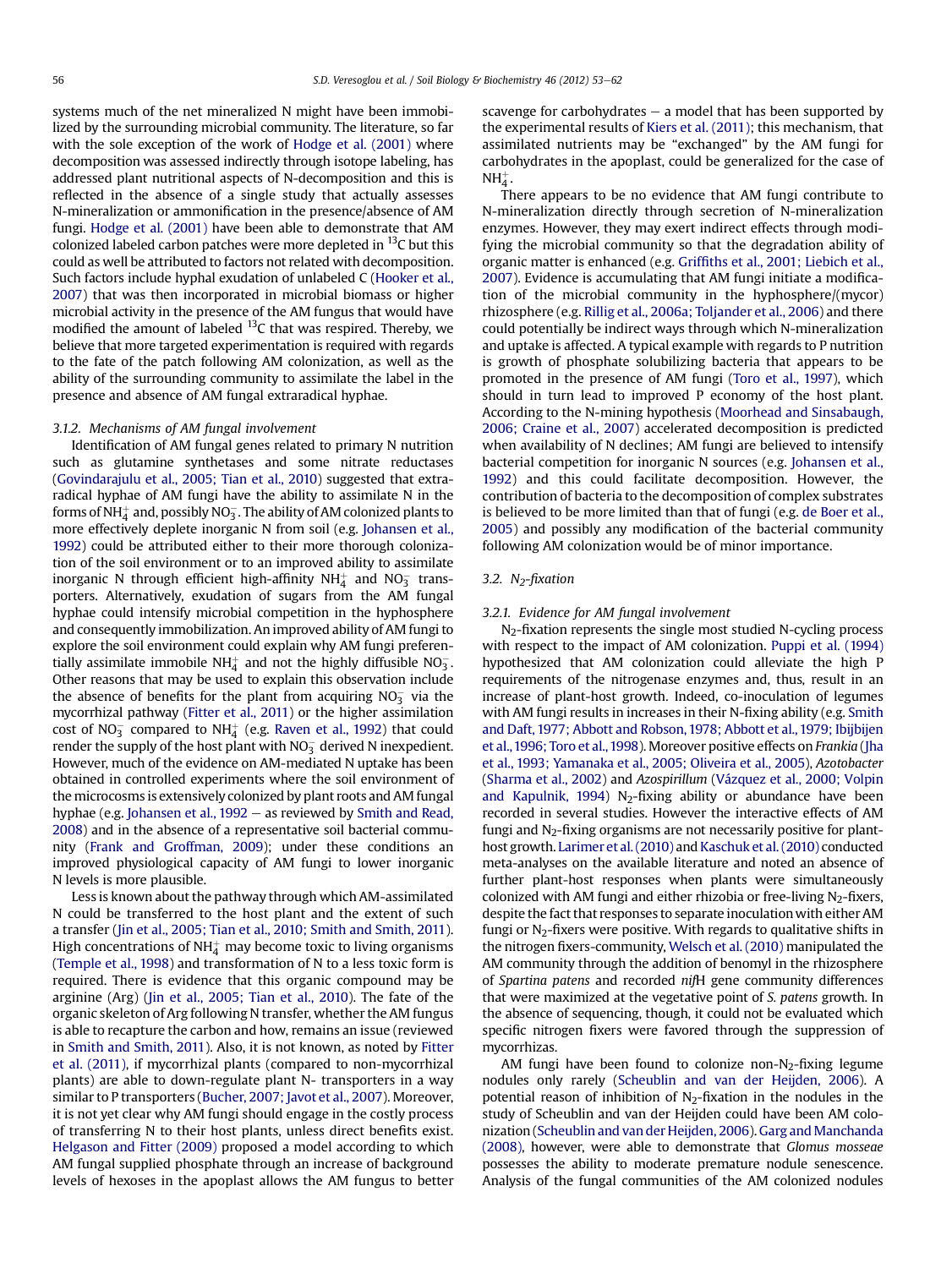<span id="page-4-0"></span>revealed differences from those that supported an active rhizobial community ([Scheublin et al., 2004\)](#page-9-0). Additional N<sub>2</sub>-fixation may occur in the AM extraradical hyphae as AM extraradical hyphae appear to possess the potential ability to fix atmospheric  $N_2$  through harboring intracellular bacteria of the genus Burkholderia [\(Bianciotto et al.,](#page-7-0) [1996; Minerdi et al., 2001](#page-7-0)). However, the ecological significance of this  $N_2$ -fixing mechanism needs to be determined [\(Kneip et al.,](#page-8-0) [2007](#page-8-0)), and the existence of a gene or even the expression of it does not necessarily imply a physiological effect.

#### 3.2.2. Mechanisms of AM fungal involvement

Nitrogen fixers represent a heterogeneous group of organisms with large ecological niche differentiation among species. Some occur at comparable densities in rhizosphere and "bulk" soil such as the genera Azotobacter and Azoarcus; others, such as the genera Herbaspirillum and Azospirillum represent typical rhizosphere colo-nizers [\(Mrkova](#page-8-0)čki and Milić[, 2001; Bashan et al., 2004\)](#page-8-0), whereas rhizobia possess the ability to infect roots and elicit formation of root nodules [\(Stacey, 2007](#page-9-0)). Much of the available literature on nitrogen fixation focuses on the rhizobium-legume symbiosis because of its high impact on ecosystem primary productivity ([Rengel, 2002\)](#page-8-0). The ability of legumes to partition root carbon amongst the two groups of symbionts, rhizobium and AM fungi, has been insufficiently addressed (a single study is available by [Paul and Kucey, 1981](#page-8-0)), and the two groups of microorganisms may represent competing carbon sinks. The high P requirements of nitrogenase [\(Puppi et al., 1994\)](#page-8-0), however, could mask any competitive interactions and allow an increase in the N-fixing ability of Rhizobia following association with AM fungi as a result of improved P nutrition.

On the other hand, extension of P depletion zones in the mycorrhizosphere could be detrimental to the N-fixing ability of associative N-fixers. Interactions of AM fungi with non-symbiotic N-fixers would be based on different mechanisms, and these are likely weaker. A potential relationship may be stronger for typical rhizosphere colonizers such as Herbaspirillum and Azospirillum as they are more dependent on plant derived carbon. Qualitative modification of exudates following AM colonization is believed to involve a decline in total sugars and an increase in release of N-rich compounds ([Jones](#page-8-0) [et al., 2004](#page-8-0)). Both changes could intensify carbon limitation of rhizosphere microbes and diminish the potential advantage of N-fixers over other microbes. Thus, a decline in the performance of N-fixers could be expected. However, many of the rhizosphere colonizers are versatile organisms. Azospirillum spp., the most studied non-symbiotic N-fixers, exhibit extensive phenotypic adaptation to conditions of carbon and N- limitation [\(Blaha and Schrank,](#page-7-0) [2003](#page-7-0)). As a result, the non-symbiotic N-fixing microbial community may not be very responsive to AM-induced changes.

#### 3.3. Nitrification

## 3.3.1. Evidence for AM fungal involvement

Available literature for impacts of AM on nitrification is limited to three studies. [Amora-Lazcano et al. \(1998\)](#page-7-0) observed that inoculation of maize with G. mosseae and Glomus fasciculatum facilitated establishment of culturable ammonia oxidizing bacteria in the soil. However, in this study, sequential harvesting of the microcosms revealed that the AO community had not reached equilibrium till the final harvest. By contrast, [Cavagnaro et al. \(2007\)](#page-7-0) failed to detect differences between mycorrhiza defective mutant tomatoes and their wild-type progenitors in either the composition (assessed through denaturing gradient gel electrophoresis -DGGE- fingerprinting) or the density (assessed through real-time polymerase chain reaction -PCR) of ammonia oxidizing bacteria. The authors noted that this could have been due to the short (2 months) duration of the experiment ([Cavagnaro et al., 2007](#page-7-0)). By contrast, [Veresoglou](#page-9-0) [et al. \(2011b\)](#page-9-0) were able to demonstrate in a series of four experiments that nitrification potential rates (an indirect measure of the size of the AO community) of mycotrophic plants were consistently lower than those of non-mycorrhizal representatives. Thus, in three different studies the full range of potential results of AM on nitrification or nitrifying organisms has been obtained: increase, no change, and decrease. While the studies are not directly comparable, there is a clear need for systematic study of this N transformation process.

#### 3.3.2. Mechanisms of AM fungal involvement

As autotrophic organisms, ammonia oxidizers (AO) are not directly affected by AM-colonization related changes in rhizodeposition or carbon-substrate related hyphosphere effects, at least compared to the direct effects on heterotrophic soil microbiota. Nevertheless, there could still be indirect effects, via physio-chemical changes mediated by AM fungi. With regards to interspecific competition for nutrients other than C and N, dependence of the competing microbial community on plant derived C could generate favorable conditions for ammonia oxidizer proliferation in the mycorrhizosphere through the decline in sugar exudation that follows AM colonization ([Jones et al., 2004](#page-8-0)). However, a suppression of the competing microbial community could, also, be detrimental if N-mineralization rates are affected and  $NH_4^+$ -substrate availability declines. The "priming effect" describes the disproportionate increase in N-mineralization that may be induced following the addition of very small amounts of carbon [\(de Nobili et al., 2001; Ma](#page-7-0) [et al., 1999\)](#page-7-0). In a similar way, the decline of carbon availability that occurs in the mycorrhizosphere could possibly result in a decline in ammonification that would induce substrate limitation in ammonia oxidizers.

Ammonia oxidizers are weak competitors for soil exchangeable  $NH_4^+$  [\(Bollmann et al., 2002](#page-7-0)) and, thus, under N limiting conditions, sensitive to the presence of other  $NH_4^+$ -depleting organisms such as AM fungi. A potential explanation of decreased nitrification rates in the mycorrhizosphere (e.g. [Veresoglou et al., 2011b\)](#page-9-0) could thus be competition for  $NH_4^+$ . If it is a selective advantage for AM fungi to deliver NH $_4^+$  (rather than NO<sub>3</sub>) to their hosts to receive carbon in exchange, AM fungi may also possess the ability to suppress ammonia oxidizers via interference competition, i.e. with allelochemicals.

A final mechanism could be an indirect AM-mediated effect on nitrification through altered root structure. AM fungi can cause increases in lateral root length, branching and fine root length ([Hooker et al., 1992; Yao et al., 2009](#page-8-0)). Since fine roots decompose much faster (e.g. [Gill and Jackson, 2000\)](#page-7-0), a more elaborate system may permit accelerated root N-mineralization and, thereby, favor nitrification rates ([Booth et al., 2005\)](#page-7-0). Simultaneously, a more elaborate root system may allow the plant to more effectively compete for nutrients (e.g. [Fitter et al., 1991](#page-7-0)). In both scenarios the outcome of the altered root structure is an acceleration of N-cycling.

#### 3.4. Denitrification

#### 3.4.1. Evidence for AM fungal involvement

There has been one study of the interactive effect of AM fungi on the denitrifying community. [Amora-Lazcano et al. \(1998\)](#page-7-0) were able to demonstrate a decrease in counts of denitrifying bacteria in the presence of AM fungi. However, their harvesting technique (coring) could have affected carbon availability in the microcosms through severing roots, thus impacting denitrification rates. Some additional evidence is available on the interactive effect of AM fungi and some verified denitrifying strains of Pseudomonas such as Pseudomonas putida (evidence from [Kim et al., 2008](#page-8-0)) and Pseudomonas fluorescens (evidence from [Samuelsson et al., 1998](#page-9-0)), even though it is unclear to what degree these results can be generalized to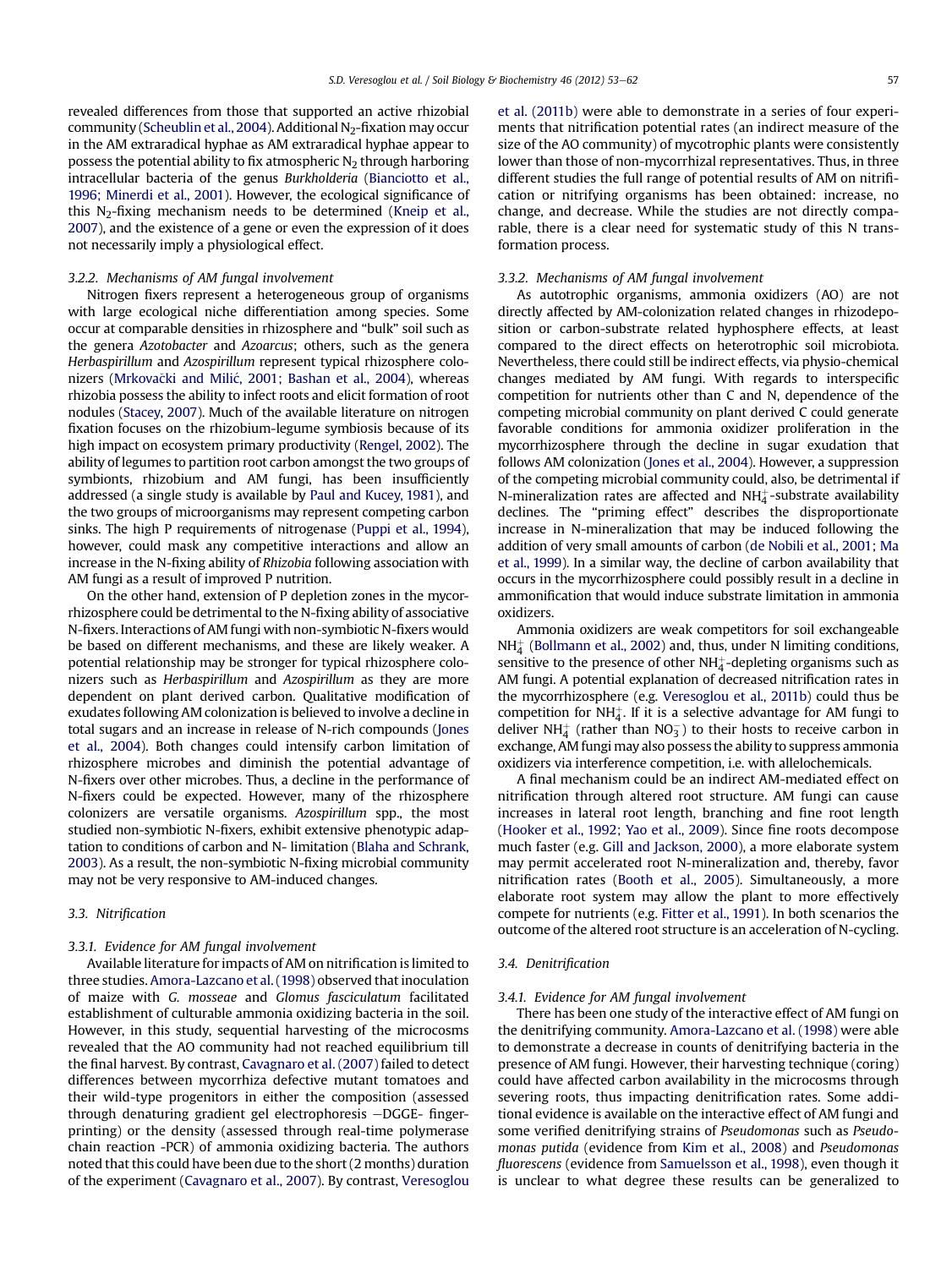denitrifying microbes at large. In most instances, results on modified bacterial abundance may provide little information of changes in the rates of the respective N-cycling processes as bacteria are well known to possess a remarkable physiological flexibility, here defined as their ability to respond to micro-environmental changes and modify their metabolic activity [\(Prosser et al., 2007](#page-8-0)). Thus, bacterial data, unless related to autotrophic organisms such as ammonia oxidizers, should be interpreted with caution. In general, the literature reports that co-inoculation of plants with AM fungi and Pseudomonas strains results in a growth stimulation for both groups of microbes. In brief, [Walley and Germida \(1997\)](#page-9-0) demonstrated that the plant growth promoting (PGP) ability of P. fluorescens R92 and P. putida R104 on wheat was unaffected by inoculation with Glomus clarum NT4. [Edwards et al. \(1998\)](#page-7-0) reported an increase in rhizosphere abundance of P. fluorescens following inoculation of a range of plants with G. mosseae (Nico. and Gerd.). [Ravnskov and Jakobsen \(1999\)](#page-8-0) grew cucumber in association with P. fluorescens DF 57 and one of the AM fungi Glomus intraradices and Glomus caledonium. Along with an interactive increase in P content following co-inoculation with G. intraradices and P. fluorescens they reported an increase in hyphal length density of G. caledonium following co-inoculation with P. fluorescens ([Ravnskov and](#page-8-0) [Jakobsen, 1999](#page-8-0)). Finally, [Gamalero et al. \(2004\)](#page-7-0) report that coinoculation with G. mosseae BEG 12 and P. fluorescens 92rk resulted in an interactive increase in growth of tomato.

#### 3.4.2. Mechanisms of AM fungal involvement

Denitrification is a dissimilatory process in which, due to limiting levels of O<sub>2</sub>, NO<sub>3</sub> is used as an alternative terminal electron acceptor [\(Heylen et al., 2006](#page-8-0)). The factors other than soil aeration that could affect denitrification in soils include nitrate availability, carbon availability and quality, temperature, pH and soil heterogeneity (reviewed by [Myrold \(2005\)\)](#page-8-0). Proximity of denitrifiers to plant roots and plant identity could be additional factors. A multi-fold increase in denitrification rates has been reported in several instances in proximity to the root (e.g. [Smith and](#page-9-0) [Tiedje, 1979; Hojberg et al., 1996; Mahmood et al., 1997](#page-9-0)). Moreover, there is evidence of qualitative differences between denitrifying communities of the rhizosphere and the "bulk soil" ([Chèneby et al., 2004\)](#page-7-0). A decline of exuded carbon following AM colonization that is redirected to the AM mycelium may reduce the differences in denitrification rates between the rhizosphere and the "bulk" soil.

An obvious way through which AM fungi could influence denitrification rates is through modification of substrate availability (here: the terminal electron acceptor, NO $_3^-$ ). AM fungi are believed to predominantly assimilate N in the form of NH $_4^+$  (e.g. [Tanaka and](#page-9-0) [Yano, 2006](#page-9-0)) and so they may not have a direct effect on  $NO_3^$ availability. However, as reviewed above, there is a high likelihood that they interact with nitrification, which represents a source of soil exchangeable  $\overline{\text{NO}_3}$ . While AM fungi require good aeration of soil to proliferate, denitrification is an anaerobic process, characterized by high spatial variability under typical soil conditions ([Parkin, 1987](#page-8-0)). AM fungi are known to form macroaggregates through a variety of mechanisms ([Rillig and Mummey, 2006](#page-9-0)); thus it is likely that inside these aggregate interiors conditions conducive to denitrification prevail through the generation of anaearobic zones. Modification of carbon availability away from the root, in the hyphosphere, through hyphal exudation ([Toljander et al., 2007](#page-9-0)) and the resulting shifts in the microbial community in this zone ([Toljander et al., 2006\)](#page-9-0) could be factors that might promote denitrification However, it is not possible to predict the exact effect of AM colonization on the denitrifying community, primarily because of the remarkable physiological flexibility of denitrifiers, mentioned above.

#### 3.5. N-Leaching

#### 3.5.1. Evidence for AM fungal involvement

The role of AM fungi in leaching has not been extensively studied. [van der Heijden \(2010\)](#page-9-0) used three plant species tested at two nutrient supply rates. He was able to demonstrate significant differences in the composition of the leachate with respect to phosphate concentration for all three plants at the low nutrient supply; also with respect to  $NH_4^+$  for *Festuca ovina* at the low nutrient supply and for Poa pratensis at the high nutrient supply. Given the absence of differences in the size of the plants in the experiment of [van der Heijden \(2010\)](#page-9-0), these results signify that AM fungi may represent an effective way to limit N-losses from an ecosystem. [Asghari and Cavagnaro \(2011\)](#page-7-0) were, also, able to detect a decline in  $NO_3^-$ ,  $NH_4^+$ , and phosphate concentrations in the leachate, which, however, could partly be attributed to the bigger size of the mycorrhizal plants. By contrast, [Rillig et al. \(2006b\)](#page-9-0) studied leaching of DOC/DON components that may be related to AMF, but detected no measurable amounts of a putatively AMFderived protein; this study only targeted glomalin-related soil protein, and thus it cannot be used as exhaustive evidence against the occurrence of AM fungal derived N-compounds in leachate.

## 3.5.2. Mechanisms of AM fungal involvement

Leaching is an important pathway of N-loss especially in intensively managed ecosystems (e.g. [Zhang et al., 2004](#page-9-0)). An obvious way to reduce N-leaching would be to reduce the amount of leachate. This could occur in AM-colonized plants as a result of the improved water relations following AM colonization that include higher stomatal conductance and faster soil-drying ([Augé, 2001\)](#page-7-0). Moreover, improvement of soil structure in the AM mycorrhizosphere ([Rillig and Mummey, 2006\)](#page-9-0) and possibly water held in the hyphae could result in an increase of the water holding capacity of soil. In support of these ideas, [van der Heijden \(2010\)](#page-9-0) detected a trend toward lower leachate volumes, in the presence of the AM community, for all six AM vs non-mycorrhizal contrasts he established. [Asghari et al. \(2005\)](#page-7-0) also demonstrated lower leachate volumes of AM colonized plants but did not control for the bigger size of the AM treatments.

A second mechanism through which AM fungi could impact N-leaching could be by affecting  $NO_3^-$  concentration in the soil solution, as hypothesized in [Rillig \(2004\)](#page-9-0). As reviewed earlier (see Sections [3.1 and 3.3\)](#page-2-0), it is quite likely that AM fungi facilitate uptake of inorganic N and may simultaneously interact with nitrification rates. We may not know the exact effect of AM fungi on nitrification rates, however, the more efficient uptake of inorganic N recorded for AM plants should result in a decline in the levels of inorganic N in the soil solution, including  $NO_3^-$ . We thus predict a decline in N-losses through leaching in the AM mycorrhizosphere.

## 4. Difficulties associated with experimentation with AM fungi  $-$  optimal experimentation procedures

Given the ubiquity of AM associations in nature and their importance in plant nutrition it is striking how little we know of the way AM fungi could impact N-cycling processes. There may be several reasons that can explain this gap in our knowledge. An important one is likely the historical focus of AM researchers on P nutrition, which is partially well justified owing to the higher intensity of AM interactions with P cycling processes. It can be safely stated, however, that our limited knowledge on AM interactions with N-cycling organisms largely reflects the well known difficulties inherent to experimentation with AM fungi; these are compounded with specific issues regarding the N-cycle, as discussed in the following.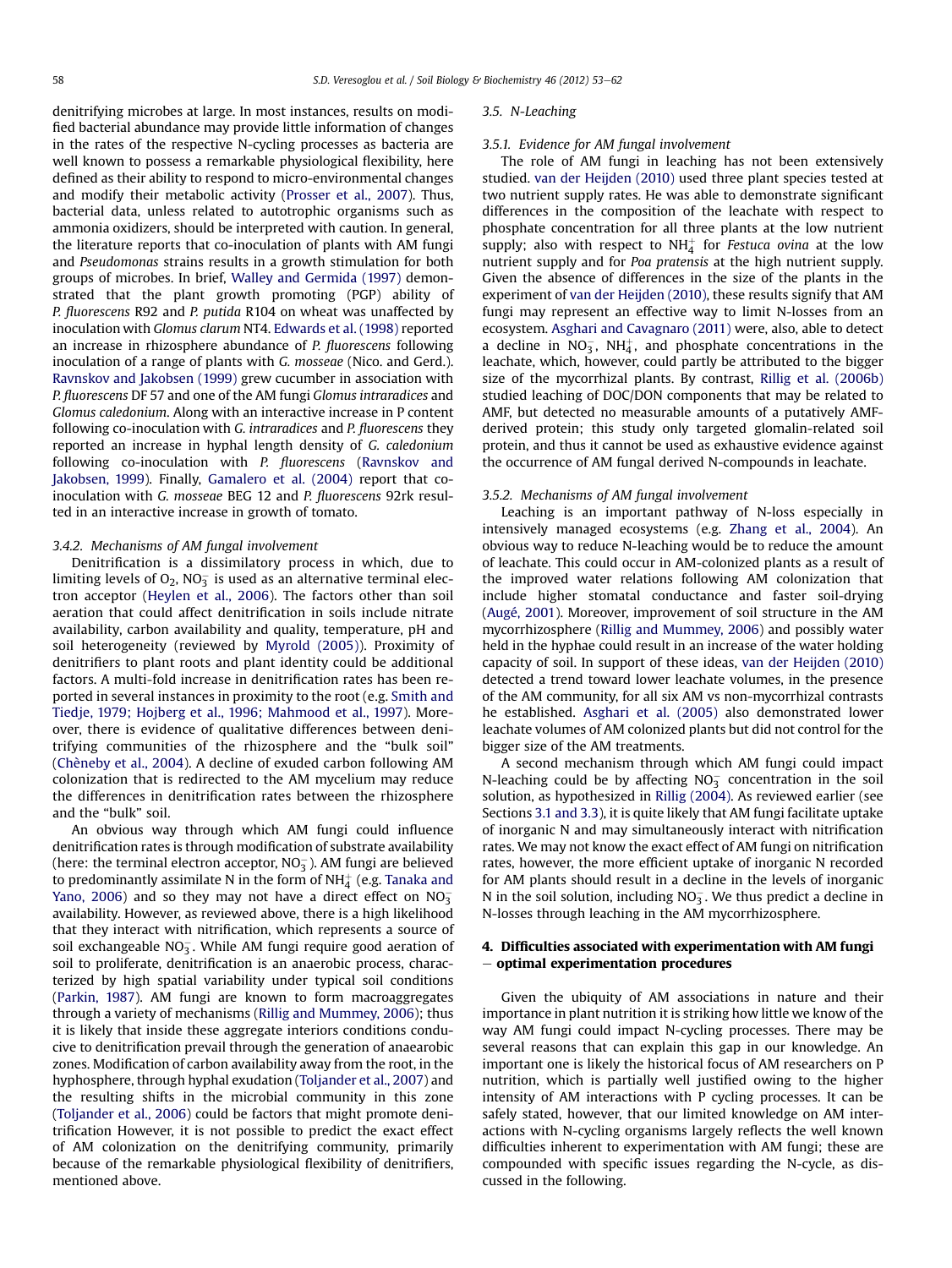Ubiquitous occurrence of AM fungi makes it difficult to either reduce or retrieve soil without AM fungal propagules. Systemic fungicides often fail to effectively reduce AM root colonization (e.g. [Pedersen and Sylvia, 1997](#page-8-0)), suppress a large segment of the soil fungal community (non-target effects), or result in indirect effects such as an increase in nutrient availability due to mineralization of fungal biomass ([Milenkovski et al., 2010](#page-8-0)). Most importantly there is evidence that they may interfere with nitrification and N-cycling processes [\(Martens and Bremner, 1997](#page-8-0)). The only available process to effectively remove AM fungal propagules from soil is a sterilization procedure. Sterilization and reinoculation with an extracted microbial community and/or AM fungi is a common way to overcome some of the problems introduced by soil sterilization. However, the logistics of conducting large scale ecological experimentation using that technique are daunting. On the other hand, the microbial community of the mesocosms, even following an equilibration period as suggested in some studies (e.g. [Shaw et al.,](#page-9-0) [1999\)](#page-9-0), may not be representative of the indigenous microbial community of the original soil. While working with such re-established microbial communities (for the purposes of equilibrating microbial 'background' among treatments) may be sufficient for general experimentation, when the focus is the microbially regulated N-cycle, it becomes absolutely critical to achieve conditions that resemble the non-sterilized soil as much as possible. A good example of a microbial group that may be difficult to work with is ammonia oxidizers. Their low duplication rates, exceeding several days under laboratory conditions ([Prosser, 1989\)](#page-8-0), mean that the actual equilibration time required for them to reach pre-sterilization densities may involve a waiting stage of several months. As a result, long preparatory phases may be required to allow for optimal conditions of experimentation.

A parallel major problem lies in the difficulty of segregating the root/rhizodeposition effect from the AM-mediated impact in the hyphosphere. AM fungi are obligate symbionts; this means that in experiments the combined effect of roots and hyphae are commonly measured, with the root influence likely of much greater importance. To study the AM-associated changes the most common approach is to use compartmented systems with the incorporation of fine meshes that permit access only to hyphae, excluding roots. Following such a procedure, it is often speculated that soil that has not been in the reach of the roots represents the hyphosphere. However, visualization of the hyphosphere is not possible prior to destructive harvest of the microcosms; this is in contrast to ectomycorrhizal systems where it is possible to work with non-sterilized material and to sample hyphosphere soil in the proximity of rhizomorphs (e.g. [Bomberg](#page-7-0) [et al., 2003\)](#page-7-0). In some instances microcosms have been harvested without checking the successful establishment of the AM fungi in the hyphosphere compartment, and interpretation of results from those studies may be difficult. Even in the instances of verified presence of a dense hyphosphere, AM colonization of soil could be biased toward "runner hyphae", long, thin exploratory hyphae that form few to no branches ([Friese and Allen, 1991; Smith et al., 2000\)](#page-7-0). Though there have been no studies to specifically target the microbial communities supported in the different types of AM hyphae, given the potential inability of runner hyphae to absorb nutrients it is quite likely that their potential overrepresentation at sampling represents an additional source of bias.

Using soil that has a short history of colonization from terrestrial plants such as the glacial forefront plant communities may be an interesting alternative to the use of sterilized/reinoculated soil ([Cázares et al., 2005\)](#page-7-0). The specific ecosystems lack or contain only few AM propagules, and thus soil can be used without pretreatment to establish AM-inoculated and AM-free treatments that may be directly compared, but at the cost of potential lack of external validity beyond these soils. Another caveat may be that

these areas may be colonized by plants that are not responsive to AM fungi, or by plants which do not form this association.

An exciting opportunity is working with AM-deficient mutants/ wild-type pairs (e.g. [Cavagnaro et al., 2004; Facelli et al., 2010\)](#page-7-0). Although a wide range of AM-deficient plant mutants is available, preliminary experimentation for indirect effects of mutants is important and simultaneous experimentation with more than one mutant desirable because the identity of plant mutant could interact with the results (e.g. [Rillig et al., 2008\)](#page-9-0). The clear advantage of pursuing this approach, when properly validated, is that the microbial community does not need to be modified, as the nonmycorrhizal status is created experimentally by a non-host; this represents a near-ideal condition for mechanistic studies.

While not typically permitting detailed mechanistic understanding, observational/correlational approaches represent a choice for obtaining results with a high level of ecological realism. It may be possible to use dissimilarities based analysis of interactions of microbial communities or path analysis to tease apart factors related to AM fungal abundance and its relationship with different N-cycling process rates; this approach has already been used for the study of general microbial community relationships [\(Singh et al., 2008](#page-9-0)) and other AMF functions, such as soil aggregation ([Barto et al., 2010\)](#page-7-0). Through the use of these techniques, it is also possible to simultaneously and explicitly examine direct and indirect effects (paths).

## 5. Conclusions

We have shown that the amount of available evidence on the potential effects of AM fungi on individual N-cycling processes varies considerably. The majority of studies on the interactive effect of AM and the N-cycle unsurprisingly focuses on economically/ agriculturally important aspects of the N-cycle such as the ability of plants to assimilate N and symbiotic  $N_2$ -fixation. Yet despite the wealth of studies that have addressed the interactive effect of AM fungi on N-assimilation the ecological significance of the process ([Smith and Smith, 2011\)](#page-9-0) as well as the conditions under which the role of AM fungi may be important [\(Fitter et al., 2011\)](#page-7-0) are still not well understood. There appears to be solid evidence that AM fungi do contribute to an increased ability of legumes to fix  $N_2$  and also to a decline in the amount of inorganic N that leaches. By contrast, literature available to date does not allow us to reach a definitive conclusion whether there is also an AM effect on associative nitrogen fixation, nitrification and denitrification, despite the fact that plausible mechanisms exist for these effects. Taken together, there is a high likelihood that AM fungi play a role as drivers of N-cycling, which has not been appreciated hitherto.

Much of our knowledge on soil microbial communities associated with plants results from experimentation in the absence of mycorrhizal fungi or in systems where the plant's mycorrhizal status was not characterized. As a result, our understanding of microbial communities in the rhizosphere of plants still remains biased to the non-mycorrhizal condition ([Hartmann et al., 2009\)](#page-8-0). Many open questions that could guide future research remain: (i) what is the relative importance of the AM fungal influence, i.e. when should mycorrhiza be considered and when is it safe to ignore them; (ii) what is the role of diversity of AM fungi, given that there are tendencies within the phylum Glomeromycota for diverging functions [\(Powell et al., 2011\)](#page-8-0); (iii) how can the study of AM impact be focused on isolated N-cycling processes given the high interdependence of N-cycling processes; (iv) what is the relative importance of direct AM-induced effects compared to more general AM-mediated plant and microbial community effects on N-cycling processes. We hope to have stimulated soil microbial ecologists and mycorrhizal biologists to tackle some of these important issues.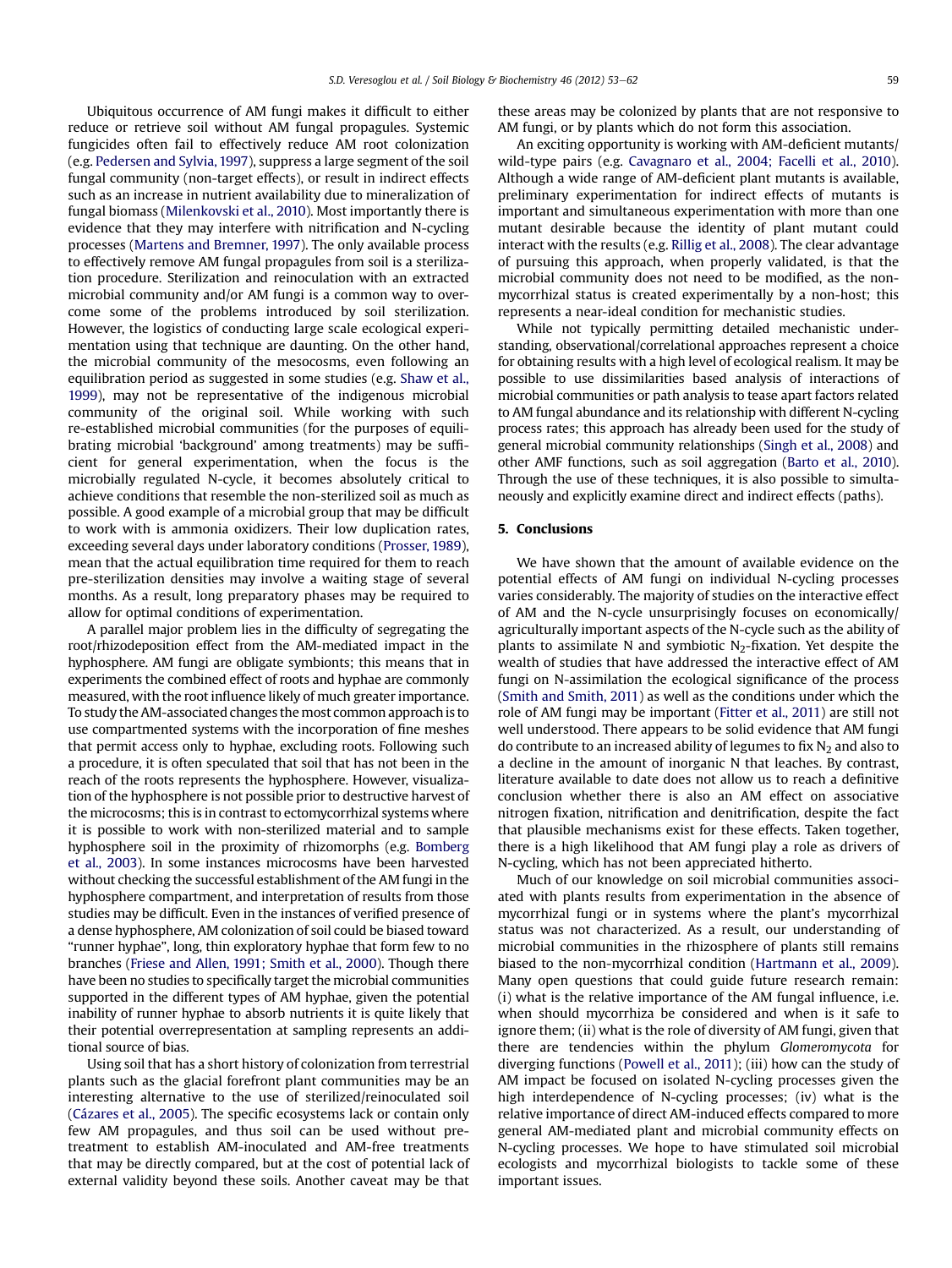#### <span id="page-7-0"></span>Acknowledgments

We are grateful to Prof. S. E. Smith for discussions and comments on the manuscript. Initial ideas for this review were discussed during a workshop "Soil microbial processes and nutrient cycling", which took place at the Chinese Academy of Sciences, Beijing, in September 2010. B.C. was supported by a fellowship by the Alexander-von-Humboldt Foundation during the writing of this paper, and S.D.V. acknowledges partial support from the Center for International Cooperation at Freie Universität Berlin.

#### References

- Abbott, L.K., Robson, A.D., 1978. Growth of subterranean clover in relation to the formation of endomycorrhizas by introduced and indigenous fungi in a field soil. New Phytologist 81, 575-585.
- Abbott, L.K., Robson, A.D., Parker, C.A., 1979. Double symbiosis in legumes  $-$  the role of mycorrhizas. In: Broughton, W.J., John, Z.K., Bajaraoj, J.C., Beda, L. (Eds.), Soil Microbiology and Plant Nutrition. Penerbit University Malaya, Kuala Lumpur, pp. 176-181.
- Albertsen, A., Ravnskov, S., Green, H., Jensen, D.F., Larsen, J., 2006. Interactions between the external mycelium of the mycorrhizal fungus Glomus intraradices and other soil microorganisms as affected by organic matter. Soil Biology and Biochemistry 38, 1008-1014.
- Amora-Lazcano, E., Vázquez, M.M., Azcón, R., 1998. Response of nitrogentransforming microorganisms to arbuscular mycorrhizal fungi. Biology and Fertility of Soils 27, 65-70.
- Andrade, G., Linderman, R.G., Bethlenfalvay, G.J., 1998. Bacterial associations with the mycorrhizosphere and hyphosphere of the arbuscular mycorrhizal fungus Glomus mosseae. Plant and Soil 202, 79-87.
- Asghari, H., Cavagnaro, T., 2011. Arbuscular mycorrhizas enhance plant interception of leached nutrients. Functional Plant Biology 38, 219-226.
- Asghari, H.R., Chittleborough, D.J., Smith, F.A., Smith, S.E., 2005. Influence of arbuscular mycorrhizal (AM) symbiosis on phosphorus leaching through cores. Plant and Soil 275, 181-193.
- Atul-Nayyar, A., Hamel, C., Hanson, K., Germida, J., 2009. The arbuscular mycorrhizal symbiosis links N mineralization to plant demand. Mycorrhiza 19, 239-246.
- Augé, R.M., 2001. Water relations, drought and vesicular-arbuscular mycorrhizal symbiosis. Mycorrhiza 11, 3-42.
- Avrahami, S., Bohannan, B.J.A., 2007. Response of Nitrosospira sp strain AF-Like ammonia oxidizers to changes in temperature, soil moisture content, and fertilizer concentration. Applied and Environmental Microbiology 73, 1166-1173
- Bago, B., Vierheilig, H., Piche, Y., Azcon-Aguilar, C., 1996. Nitrate depletion and pH changes induced by the extraradical mycelium of the arbuscular mycorrhizal fungus Glomus intraradices grown in monoxenic culture. New Phytologist 133,  $273 - 280.$
- Bardgett, R.D., Bowman, D., Kaufmann, R., Schmidt, S.K., 2005. A temporal approach to linking aboveground and belowground ecology. Trends in Ecology and Evolution  $20, 634 - 641$ .
- Barrett, G., Campbell, C.D., Fitter, A.H., Hodge, A., 2011. The arbuscular mycorrhizal fungus Glomus hoi can capture and transfer nitrogen from organic patches to its associated host plant at low temperature. Applied Soil Ecology 48, 102-105.
- Barto, E.K., Alt, F., Oelmann, Y., Wilcke, W., Rillig, M.C., 2010. Contributions of biotic and abiotic factors to soil aggregation across a land use gradient. Soil Biology and Biochemistry 42, 2316 $-2324$ .
- Bashan, Y., Holguin, G., de Bashan, L.E., 2004. Azospirillum plant relationships, physiological, molecular, agricultural, and environmental advances<br>(1997–2003). Canadian Journal of Microbiology 50, 521–577.
- Bianciotto, V., Bandi, C., Minerdi, D., Sironi, M., Tichy, H.V., Bonfante, P., 1996. An obligately endosymbiotic mycorrhizal fungus itself harbors obligately intracellular bacteria. Applied and Environmental Microbiology 62, 3005-3010.
- Blaha, C.A.G., Schrank, I.S., 2003. An Azospirillum brasilense Tn5 mutant with modified stress response and impaired in flocculation. Antonie Van Leeuwenhoek - International Journal of General and Molecular Microbiology 83,  $35 - 43$ .
- Bollmann, A., Bår-Gilissen, M.-J., Laanbroek, H.J., 2002. Growth at low ammonium concentrations and starvation response as potential factors involved in niche differentiation among ammonia-oxidizing bacteria. Applied and Environmental Microbiology 68, 4751-4757.
- Bomberg, M., Jurgens, G., Saano, A., Sen, R., Timonen, S., 2003. Nested PCR detection of Archaea in defined compartments of pine mycorrhizospheres developed in boreal forest humus microcosms. FEMS Microbiology Ecology 43, 163-171.
- Booth, M.S., Stark, J.M., Rastetter, E., 2005. Controls on nitrogen cycling in terrestrial ecosystems: a synthetic analysis of literature data. Ecological Monographs 75,  $139 - 157.$
- Bouyoucos, G.J., 1939. Effect of organic matter on the water-holding capacity and the wilting point of mineral soils. Soil Science 47, 377-384.
- Brinkman, E.P., Van der Putten, W.H., Bakker, E.J., Verhoeven, K.J.F., 2010. Plant-soil feedback: experimental approaches, statistical analyses and ecological interpretations. Journal of Ecology 98, 1063-1073.
- Bucher, M., 2007. Functional biology of plant phosphate uptake at root and mycorrhiza interfaces. New Phytologist  $173$ ,  $11-26$ .
- Bunn, R., Lekberg, Y., Zabinski, C., 2009. Arbuscular mycorrhizal fungi ameliorate temperature stress in thermophilic plants. Ecology 90,  $1378-1388$ .
- Cavagnaro, T.R., Smith, F.A., Smith, S.E., 2004. Interactions between arbuscular mycorrhizal fungi and a mycorrhizal-defective mutant tomato: does a noninfective fungus alter the ability of an infective fungus to colonize the roots  $-$  and vice versa? New Phytologist 164, 485-491.
- Cavagnaro, T.R., Jackson, L.E., Scow, K.M., Hristova, K.R., 2007. Effects of arbuscular mycorrhizas on ammonia oxidizing bacteria in an organic farm soil. Microbial Ecology 54, 618-626.
- Cázares, E., Trappe, J.M., Jumpponen, A., 2005. Mycorrhiza-plant colonization patterns on a subalpine glacier forefront as a model system of primary succession. Mycorrhiza 15, 405-416.
- Chapin III, F.S., Mooney, H.A., Chapin, M.C., Matson, P., 2004. Principles of Terrestrial
- Ecosystem Ecology. Springer. Chèneby, D., Perrez, S., Devroe, C., Hallet, S., Couton, Y., Bizouard, F., Iuretig, G., Germon, J.C., Philippot, L., 2004. Denitrifying bacteria in bulk and maizerhizosphere soil: diversity and N<sub>2</sub>O-reducing abilities. Canadian Journal of Microbiology 50, 469-474.
- Christensen, H., Jakobsen, I., 1993. Reduction of bacterial-growth by a vesiculararbuscular mycorrhizal fungus in the rhizosphere of cucumber (Cutumis sativus L.). Biology and Fertility of Soils 15, 253-258.
- Collins, C.D., Foster, B.L., 2009. Community-level consequences of mycorrhizae depend on phosphorus availability. Ecology 90, 2567-2576.
- Craine, J.M., Morrow, C., Fierer, N., 2007. Microbial nitrogen limitation increases decomposition. Ecology 88, 2105-2113.
- Currie, W.S., Aber, J.D., 1997. Modeling leaching as a decomposition process in humid Montane forests. Ecology 78, 1844-1860.
- Davidson, E.A., Matson, P.A., Vitousek, P.M., Riley, R., Dunkin, K., Garciamendez, G., Maass, J.M., 1993. Processes regulating soil emissions of NO and  $N_2O$  in a seasonally dry tropical forest. Ecology 74, 130-139.
- De Boer, W., Kowalchuk, G.A., 2001. Nitrification in acid soils, microorganisms and mechanisms. Soil Biology and Biochemistry 33, 853-866.
- de Boer, W., Folman, L.B., Summerbell, R.C., Boddy, L., 2005. Living in a fungal world: impact of fungi on soil bacterial niche development. FEMS Microbiology Reviews 29, 795-811.
- de Nobili, M., Contin, M., Mondini, C., Brookes, P.C., 2001. Soil microbial biomass is triggered into activity by trace amounts of substrate. Soil Biology and Biochemistry 33, 1163-1170.
- Demoling, F., Figueroa, D., Bååth, E., 2007. Comparison of factors limiting bacterial growth in different soils. Soil Biology and Biochemistry 39, 2485-2495.
- Dijkstra, F.A., Hobbie, S.E., Reich, P., 2006. Soil processes affected by sixteen grassland species grown under different environmental conditions. Soil Science Society American Journal 70, 770-777.
- Edwards, S.G., Young, J.P.W., Fitter, A.H., 1998. Interactions between Pseudomonas fluorescens biocontrol agents and Glomus mosseae, an arbuscular mycorrhizal fungus, within the rhizosphere. FEMS Microbiology Letters 166, 297-303.
- Enoch, H., Dasberg, S., 1971. The occurrence of high  $CO<sub>2</sub>$  concentrations in soil air. Geoderma 6,  $17-21$ .
- Facelli, E., Smith, S.E., Facelli, J.M., Christophersen, H.M., Smith, F.A., 2010. Underground friends or enemies: model plants help to unravel direct and indirect effects of arbuscular mycorrhizal fungi on plant competition. New Phytologist 185, 1050-1061
- Fitter, A.H., Stickland, T.R., Harvey, M.L., Wilson, G.W., 1991. Architectural analysis of plant-root systems. 1. Architectural correlates of exploitation efficiency. New Phytologist 118, 375-382.
- Fitter, A.H., Helgason, T., Hodge, A., 2011. Nutritional exchanges in the arbuscular mycorrhizal symbiosis: implications for sustainable agriculture. Fungal Biology Reviews 25, 68-72.
- Fitter, A.H., 2005. Darkness visible: reflections on underground ecology. Journal of Ecology 93, 231-243.
- Frank, D.A., Groffman, P.M., 2009. Plant rhizospheric N processes: what we don't know and why we should care. Ecology  $90, 1512-1519$ .
- Friese, C.F., Allen, M.F., 1991. The spread of VA mycorrhizal fungal hyphae in the soil: inoculum types and external hyphal structure. Mycologia 83, 409-418.
- Gamalero, E., Trotta, A., Massa, N., Copetta, A., Martinotti, M.G., Berta, G., 2004. Impact of two fluorescent pseudomonads and an arbuscular mycorrhizal fungus on tomato plant growth, root architecture and P acquisition. Mycorrhiza 14, 185-192.
- Garg, N., Manchanda, G., 2008. Effect of arbuscular mycorrhizal inoculation on saltinduced nodule senescence in Cajanus cajan (pigeonpea). Journal of Plant Growth Regulation 27, 115-124.
- Garrido, E., Bennett, A.E., Fornoni, J., Strauss, S.Y., 2010. Variation in arbuscular mycorrhizal fungi colonization modifies the expression of tolerance to aboveground defoliation. Journal of Ecology 98,  $43-49$ .
- Gill, R.S., Jackson, R.B., 2000. Global patterns of root turnover for terrestrial ecosystems. New Phytologist 147, 13-31.
- Govindarajulu, M., Pfeffer, P.E., Jin, H.R., Abubaker, J., Douds, D.D., Allen, J.W., Bucking, H., Lammers, P.J., Shachar-Hill, Y., 2005. Nitrogen transfer in the arbuscular mycorrhizal symbiosis. Nature 435, 819-823.
- Griffiths, B.S., Ritz, K., Wheatley, R., Kuan, H.L., Boag, B., Christensen, S., Ekelund, F., Sorensen, S.J., Muller, S., Bloem, J., 2001. An examination of the biodiversityecosystem function relationship in arable soil microbial communities. Soil Biology and Biochemistry 33, 1713-1722.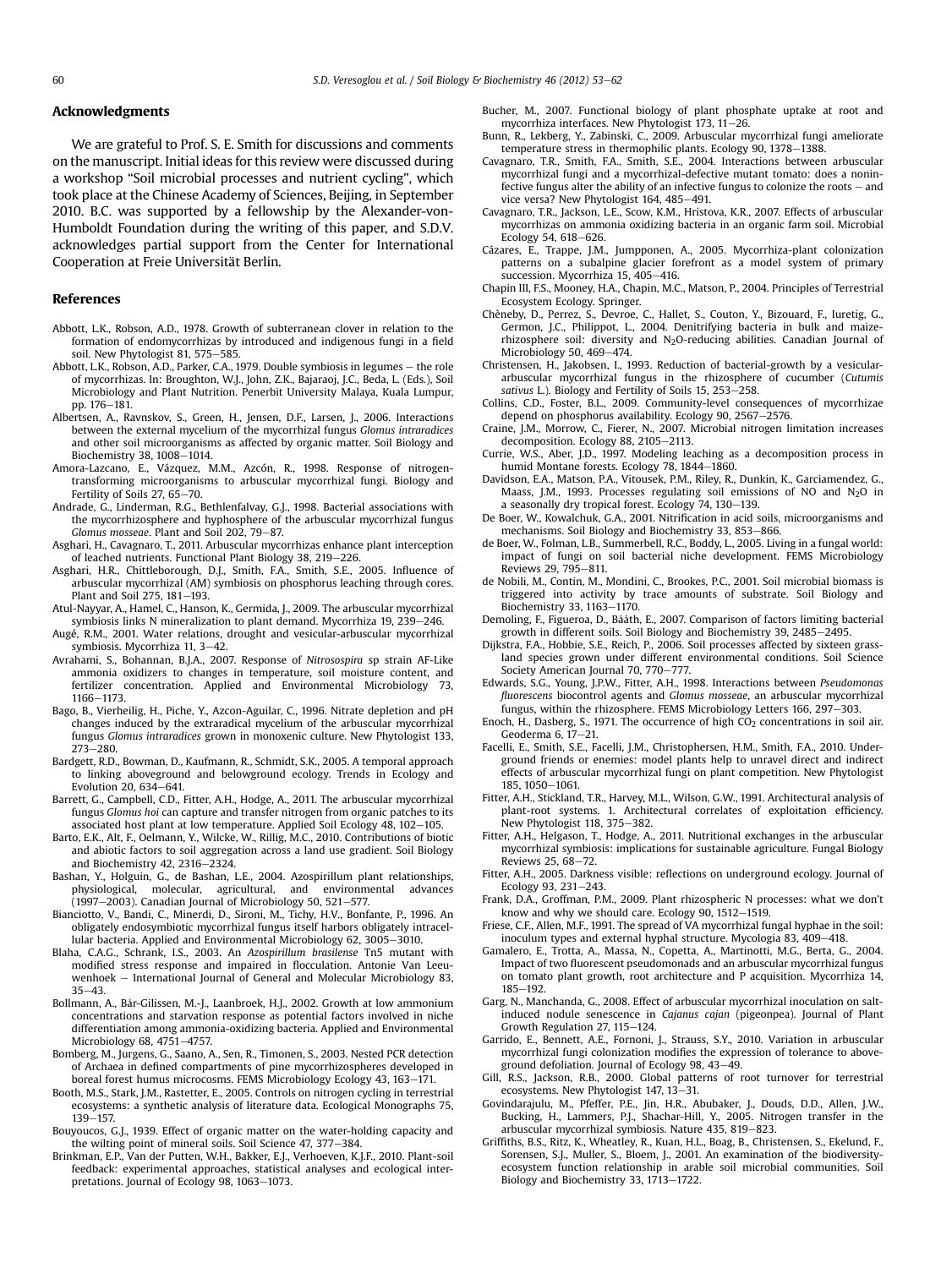<span id="page-8-0"></span>Harris, J., 2009. Soil microbial communities and restoration ecology: facilitators or followers? Science 325, 573-574.

- Harrison, K.A., Bol, R., Bardgett, R.D., 2007. Preferences for different nitrogen forms by coexisting plant species and microbes. Ecology 88, 989-999.
- Hartmann, A., Schmid, M., van Tuinen, D., Berg, G., 2009. Plant-driven selection of microbes. Plant and Soil 321, 235-257.
- Helgason, T., Fitter, A.H., 2009. Natural selection and the evolutionary ecology of the arbuscular mycorrhizal fungi (Phylum Glomeromycota). Journal of Experimental Botany 60,  $2465 - 2480$
- Heylen, K., Gevers, D., Vanparys, B., Wittebolle, L., Geets, J., Boon, N., De Vos, P., 2006. The incidence of *nir*S and *nir*K and their genetic heterogeneity in culti-<br>vated denitrifiers. Environmental Microbiology 8, 2012–2021.
- Hodge, A., Fitter, A.H., 2010. Substantial nitrogen acquisition by arbuscular mycorrhizal fungi from organic material has implications for N cycling. Proceedings of the National Academy of Sciences of the United States of America 107, 13754–13759.
- Hodge, A., Campbell, C.D., Fitter, A.H., 2001. An arbuscular mycorrhizal fungus accelerates decomposition and acquires nitrogen directly from organic material. Nature  $413. 297 - 299.$
- Hodge, A., Helgason, T., Fitter, A.H., 2010. Nutritional ecology of arbuscular mycorrhizal fungi. Fungal Ecology 3, 267-273.
- Hoeksema, J.D., Chaudhary, V.B., Gehring, C.A., Johnson, N.C., Karst, J., Koide, R.D., Pringle, A., Zabinski, C., Bever, J.D., Moore, J.C., Wilson, G.W.T., Klironomos, J.N., Umbanhowar, J., 2010. A meta-analysis of context dependency in plant response to inoculations with mycorrhizal fungi. Ecology Letters 13, 394-407.
- Hojberg, O., Binnerup, S.J., Sorensen, J., 1996. Potential rates of ammonium oxidation, nitrite oxidation, nitrate reduction and denitrification in the young barley rhizosphere. Soil Biology and Biochemistry 28, 47-54.
- Hooker, J.E., Munro, M., Atkinson, D., 1992. Vesicular-arbuscular mycorrhizal fungi induced alteration in poplar root system morphology. Plant and Soil 145,  $207 - 214.$
- Hooker, J.E., Piatti, P., Cheshire, M.V., Watson, C.S., 2007. Polysaccharides and monosaccharides in the hyphosphere of the arbuscular mycorrhizal fungi Glomus E3 and Glomus tenue. Soil Biology and Biochemistry 39, 680-683.
- Ibijbijen, J., Urquiaga, S., Ismaili, M., Alves, B.J.R., Boddey, R.M., 1996. Effect of arbuscular mycorrhizal fungi on growth, mineral nutrition and nitrogen fixation of three varieties of common beans (Phaseolus vulgaris). New Phytologist 134, 353-360.
- Jackson, R.B., Canadell, J., Ehleringer, J.R., Mooney, H.A., Sala, O.E., Schulze, E.D., 1996. A global analysis of root distributions for terrestrial biomes. Oecologia 108, 389-411.
- Jansa, J., Smith, F.A., Smith, S.E., 2008. Are there benefits of simultaneous root colonization by different arbuscular mycorrhizal fungi? New Phytologist 177, 779-789
- Javot, H., Pumplin, N., Harison, M.J., 2007. Phosphate in the arbuscular mycorrhizal symbiosis: transporter properties and regulatory roles. Plant Cell and Environment 30, 310-322.
- Jha, D.K., Sharma, G.D., Mishra, R.R., 1993. Mineral nutrition in the tripartine interaction between Frankia, Glomus and Alnus at different soil-phosphorus regimes. New Phytologist 123, 307-311.
- Jin, H., Pfeffer, P.E., Douds, D.D., Piotrowski, E., Lammers, P.J., Shachar-Hill, Y., 2005. The uptake, metabolism, transport and transfer of nitrogen in an arbuscular mycorrhizal symbiosis. New Phytologist 168, 687-696.
- Johansen, A., Jakobsen, I., Jensen, E.S., 1992. Hyphal transport of <sup>15</sup>N-labelled nitrogen by a vesicular-arbuscular mycorrhizal fungus and its effect on depletion of inorganic soil N. New Phytologist 122,  $281-288$ .
- Jones, D.L., Hodge, A., Kuzyakov, Y., 2004. Plant and mycorrhizal regulation of rhizodeposition. New Phytologist 163, 459-480.
- Kaschuk, G., Leffelaar, P.A., Giller, K.E., Alberton, O., Hungria, M., Kuyper, T.W., 2010. Responses of legumes to rhizobia and arbuscular mycorrhizal fungi: a metaanalysis of potential photosynthate limitation of symbioses. Soil Biology and Biochemistry 42, 125-127.
- Kiers, E.T., Duhamel, M., Beesetty, Y., Mensah, J.A., Franken, O., Verbruggen, E., Fellbaum, C.R., Kowalchuk, G.A., Hart, M.M., Bago, A., Palmer, T.M., West, S.A., Vandenkoornhuyse, P., Jansa, J., Bücking, H., 2011. Reciprocal rewards stabilize cooperation in the mycorrhizal symbiosis. Science 333, 880-882.
- Kim, M., Jeong, S.-Y., Yoon, S.J., Cho, S.J., Kim, Y.H., Kim, M.J., Ryu, E.Y., Lee, S.-J., 2008. Aerobic denitrification of Pseudomonas putida AD-21 at different C/N ratios. Journal of Bioscience and Bioengineering 106, 498-502.
- Kneip, C., Lockhart, P., Voss, C., Maier, U.G., 2007. Nitrogen fixation in eukaryotes -New models for symbiosis. BMC Evolutionary Biology 7, 55.
- Koricheva, J., Gange, A.C., Jones, T., 2009. Effects of mycorrhizal fungi on insect herbivores: a meta-analysis. Ecology 90, 2088-2097.
- Lambers, H., Raven, J.A., Shaver, G.R., Smith, S.E., 2008. Plant nutrient-acquisition strategies change with soil age. Trends in Ecology and Evolution 23,  $95-103$ .
- Landis, F.C., Gargas, A., Givnish, T.J., 2005. The influence of arbuscular mycorrhizae and light on Wisconsin (USA) sand savanna understories. 1-Plant community composition. Mycorrhiza 15, 547-553.
- Larimer, A.L., Bever, J.D., Clay, K., 2010. The interactive effects of plant microbial symbionts: a review and meta-analysis. Symbiosis 51, 139-148.
- Leigh, J., Hodge, A., Fitter, A.H., 2009. Arbuscular mycorrhizal fungi can transfer substantial amounts of nitrogen to their host plant from organic material. New Phytologist 181, 199-207.
- Leigh, J., Fitter, A.H., Hodge, A., 2011. Growth and symbiotic effectiveness of an arbuscular mycorrhizal fungus in organic matter in competition with soil bacteria. FEMS Microbiology Ecology 76, 428–438.
- Lekberg, Y., Koide, R.T., 2005. Is plant performance limited by abundance of arbuscular mycorrhizal fungi? A meta-analysis of studies published between 1988 and 2003. New Phytologist 168, 189-204.
- Li, X.L., George, E., Marschner, H., 1991. Phosphorus depletion and pH decrease at the root soil and hyphae soil interfaces of VA mycorrhizal white clover fertilized with ammonium. New Phytologist 119, 379-404.
- Liebich, J., Schloter, M., Schäffer, A., Vereecken, H., Burauel, P., 2007. Degradation and humification of maize straw in soil microcosms inoculated with simple and complex microbial communities. European Journal of Soil Science 58,  $141-151$ .
- Ma, B.L., Dwyer, L.M., Gregorich, E.G., 1999. Soil nitrogen amendment effects on seasonal nitrogen mineralization and nitrogen cycling in maize production. Agronomy Journal 91,  $1003-1009$ .
- Mahmood, T., Ali, R., Malik, K.A., Shamsi, S.R.A., 1997. Denitrification with and without maize plants (Zea mays L.) under irrigated field conditions. Biology and Fertility of Soils 24, 323-328.
- Marschner, P., Baumann, K., 2003. Changes in bacterial community structure, induces by mycorrhizal colonization in split-root maize. Plant and Soil 251, 279-289.
- Marschner, P., Crowley, D.E., Lieberei, R., 2001. Arbuscular mycorrhizal infection changes the bacterial 16S rDNA community composition in the rhizosphere of maize. Mycorrhiza 11, 297-302.
- Marschner, H., 1995. Mineral Nutrition of Higher Plants. Academic Press, London. Martens, D.A., Bremner, J.M., 1997. Inhibitory effects of fungicides on hydrolysis of
- urea and nitrification of urea nitrogen in soil. Pesticide Science 49, 344-352. Mazzola, M., 2004. Assessment and management of soil microbial community structure for disease suppression. Annual Review in Phytopathology 42, 35–59.
- Milenkovski, S., Baath, E., Lindgren, P.E., Berglund, O., 2010. Toxicity of fungicides to natural bacterial communities in wetland water and sediment measured using leucine incorporation and potential denitrification. Ecotoxicology 19, 285-294.
- Miller, R.M., Jastrow, J.D., 2002. Mycorrhizal influence on soil structure. In: Kapulnik, Y., Douds, D.D. (Eds.), Arbuscular Mycorrhizae: Molecular Biology and Physiology. Kluwer Academic Publishers, Dordrecht, The Netherlands, pp. 3-18.
- Minerdi, D., Fani, R., Gallo, R., Boarino, A., Bonfante, P., 2001. Nitrogen fixation genes in an endosymbiotic Burkholderia strain. Applied and Environmental Microbiology 67, 725-732.
- Moorhead, D.L., Sinsabaugh, R.L., 2006. A theoretical model of litter decay and microbial interaction. Ecological Monographs 76, 151-174.
- Mrkovački, N., Milić, V., 2001. Use of Azotobacter chroococcum as potentially useful in agricultural application. Annals of Microbiology 51, 145-158.
- Myrold, D.D., 2005. Transformations of nitrogen. In: Sylvia, D.M., Hartel, P.G., Fuhrmann, J.J., Zuberer, D.A. (Eds.), Principles and Applications of Soil Microbiology. Pearson Education Inc, New Jersey.
- Nannipieri, P., Ascher, J., Ceccherini, M.T., Landi, L., Pietramellara, G., Renella, G., 2003. Microbial diversity and soil functions. European Journal of Soil Science 54, 655-670.
- Newsham, K.K., Fitter, A.H., Watkinson, A.R., 1995. Multi-functionality and biodiversity in arbuscular mycorrhizas. Trends in Ecology and Evolution 10, 407-411.
- Oliveira, R.S., Castro, P.M.L., Dodd, J.C., Vosatka, M., 2005. Synergistic effect of Glomus intraradices and Frankia spp. on the growth and stress recovery of Alnus glutinosa in an alkaline anthropogenic sediment. Chemosphere 60, 1462-1470.
- Olsson, M.O., Falgengren-Grerup, U., 2000. Potential nitrification as an indicator of preferential uptake of ammonium or nitrate by plants in an oak woodland understorey. Annals of Botany 85, 299-305.
- Olsson, P.A., Johnson, N.C., 2005. Tracking carbon from the atmosphere to the rhizosphere. Ecology Letters 8, 1264-1270.
- Parkin, T.B., 1987. Soil microsites as a source of denitrification variability. Soil Science Society of America Journal 51, 1194-1199.
- Paul, E.A., Kucey, R.M.N., 1981. Carbon flow in plant microbial associations. Science 213, 473-474.
- Pedersen, C.T., Sylvia, D.M., 1997. Limitations to using benomyl in evaluating mycorrhizal functioning. Biology and Fertility of Soils 25, 163-168.
- Powell, J.R., Monaghan, M.T., Öpik, M., Rillig, M.C., 2011. Evolutionary criteria outperform operational approaches in producing ecologically-relevant fungal species inventories. Molecular Ecology  $20$ , 655-666.
- Prosser, J.I., Bohannan, B.J.M., Curtis, T.P., Ellis, R.J., Firestone, M.K., Freckleton, R.P., Green, J.L., Green, L.E., Killham, K., Lemmon, J.J., Osborn, A.M., Solan, M., van der Gast, C.J., Young, P.W., 2007. The role of ecological theory in microbial ecology. Nature Reviews Microbiology 5, 384-392.
- Prosser, J.I., 1989. Autotrophic nitrification in bacteria. Advances in Microbial Physiology 30, 125-189.
- Puppi, G., Azcón, R., Höflich, G., 1994. Management of positive interactions of arbuscular mycorrhizal fungi with essential groups of soil microorganisms. In: Gianinazzi, S., Schüepp, H. (Eds.), Impact of Arbuscular Mycorrhizas on Sustainable Agriculture and Natural Ecosystems. Birkhäuser, Vergal, Basel, Switzerland, pp. 201-215.
- Raven, J.A., Wollenweber, B., Handley, L.L., 1992. A comparison of ammonium and nitrate as nitrogen sources for photolithotrophs. New Phytologist 121, 19-35.
- Ravnskov, S., Jakobsen, I., 1999. Effects of Pseudomonas fluorescens DF57 on growth and P uptake of two arbuscular fungi in symbiosis with cucumber. Mycorrhiza  $8.329 - 334.$
- Read, D.J., Perez-Moreno, J., 2003. Mycorrhizas and nutrient cycling in ecosystems a journey towards relevance? New Phytologist 157, 475-492.
- Rengel, Z., 2002. Breeding for better symbiosis. Plant and Soil 245, 147-162.
- Reynolds, H.L., Hartley, A.E., Vogelsang, K.M., Bever, J.D., Schultz, P.A., 2005. Arbuscular mycorrhizal fungi do not enhance nitrogen acquisition and growth